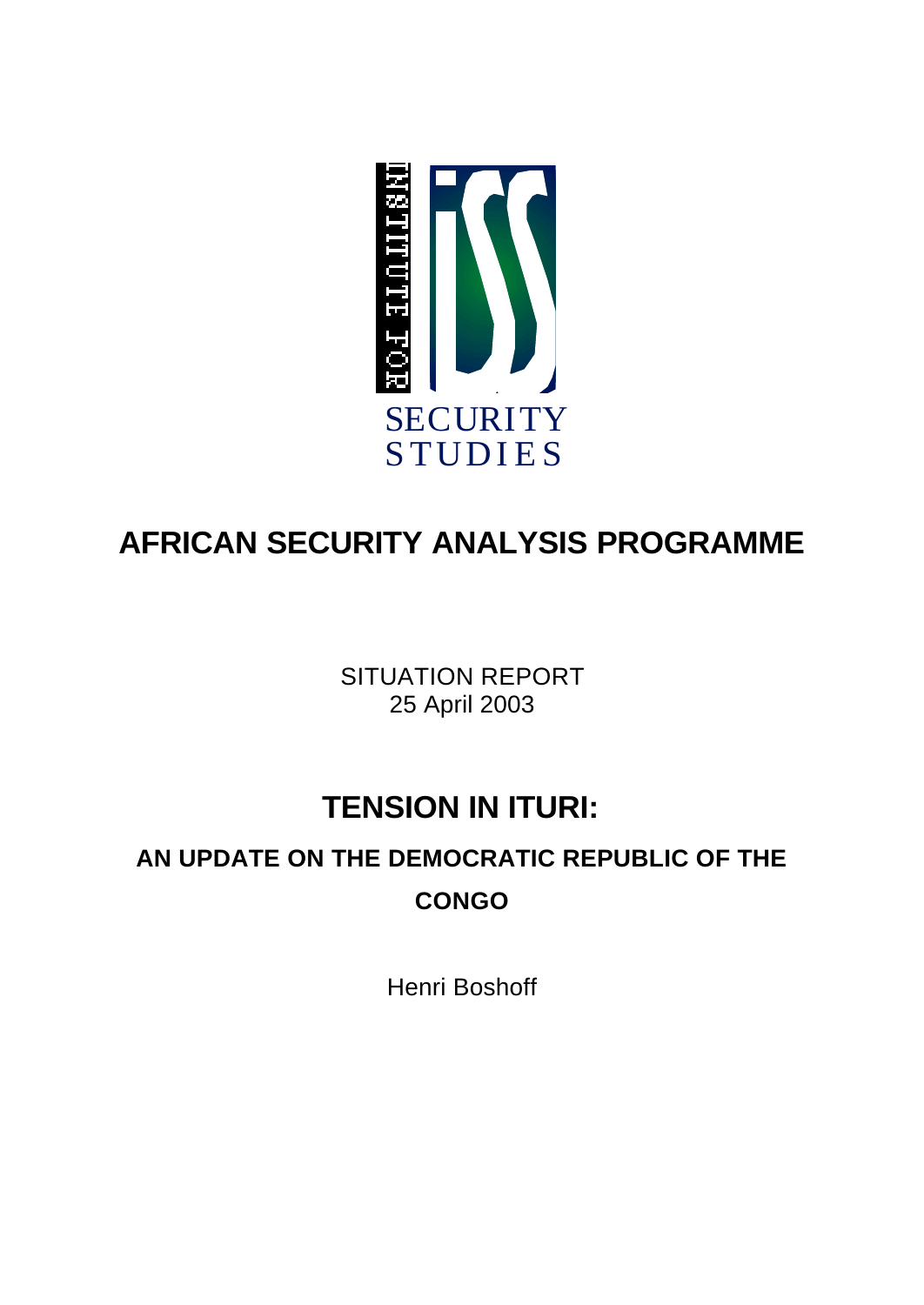## **TENSION IN ITURI: AN UPDATE ON THE DEMOCRATIC REPUBLIC OF THE CONGO**

#### Introduction: Renewed conflict in DRC's Ituri Province

**Between 16 March and 3 April 2003, one thousand people, mostly belonging to the Hema ethnic group, were brutally murdered in the Ituri Province of the Democratic Republic of Congo (DRC). The massacre of hundreds of Hema at Drodro town and 14 surrounding villages on 3 April 2003 sent shockwaves across the world. The international community, in particular those countries and organisations actively involved in peacemaking and peacekeeping in the DRC, was left wondering whether this would irrevocably derail the Inter-Congolese peace process that was beginning to show some positive results after months of painstaking effort. Perhaps more significantly, the massacres in Ituri resurrected the spectre of war between Rwanda and Uganda in this region of the DRC.**

This latest outbreak of violence in the DRC began on 6 March 2003, when the Ugandan Peoples Defence Force (UPDF) attacked a number of positions held by the *Union des Patriotes Congolais* (UPC) in Ituri, capturing various towns and airfields in the province. Following the capture of Bunia, Bale and Fataki on 14 March 2003, the commander, Brig Gen Kale Kaihuru, announced that the operation was over, its objectives accomplished. In the process, some 3 500 soldiers and two senior commanders (Alex Munyalizi and Jerome Kakwavu) from the UPC had defected to the UPDF. The UPDF then turned its focus upon the Peoples Redemption Army (PRA) led by Col Mazooru, a group said to be allied with Thomas Lubanga's UPC and the Hema. UPDF jet bombers destroyed the PRA camp and airstrips in an effort to control all airports in the area. Uganda later justified these attacks as necessary to cut off the supply of arms to the PRA from Rwanda, an accusation vehemently denied by the government of Rwanda. Meanwhile, the RCD-Goma faction had accused the Armed Forces of Congo (FAC) of participating in the UPDF attacks on the UPC, claiming that this was in violation of the 'disengagement plan' agreed in Kampala and the subsequent Harare sub-plan.

In view of these developments and in an attempt to avoid an outbreak of hostilities between Uganda and Rwanda in the province of Ituri as well as to ensure that the Inter-Congolese peace process stayed on track, South Africa's President Thabo Mbeki (in his capacity as Chairperson of the African Union) called the presidents of the DRC, Uganda, Rwanda and Tanzania to an emergency meeting in Cape Town on 11 April 2003. Subsequently, the parties announced that Uganda would withdraw its forces from the Ituri Province on 24 April 2003, while Rwanda pledged that its own troops would not re-enter the DRC. These undertakings by Uganda and Rwanda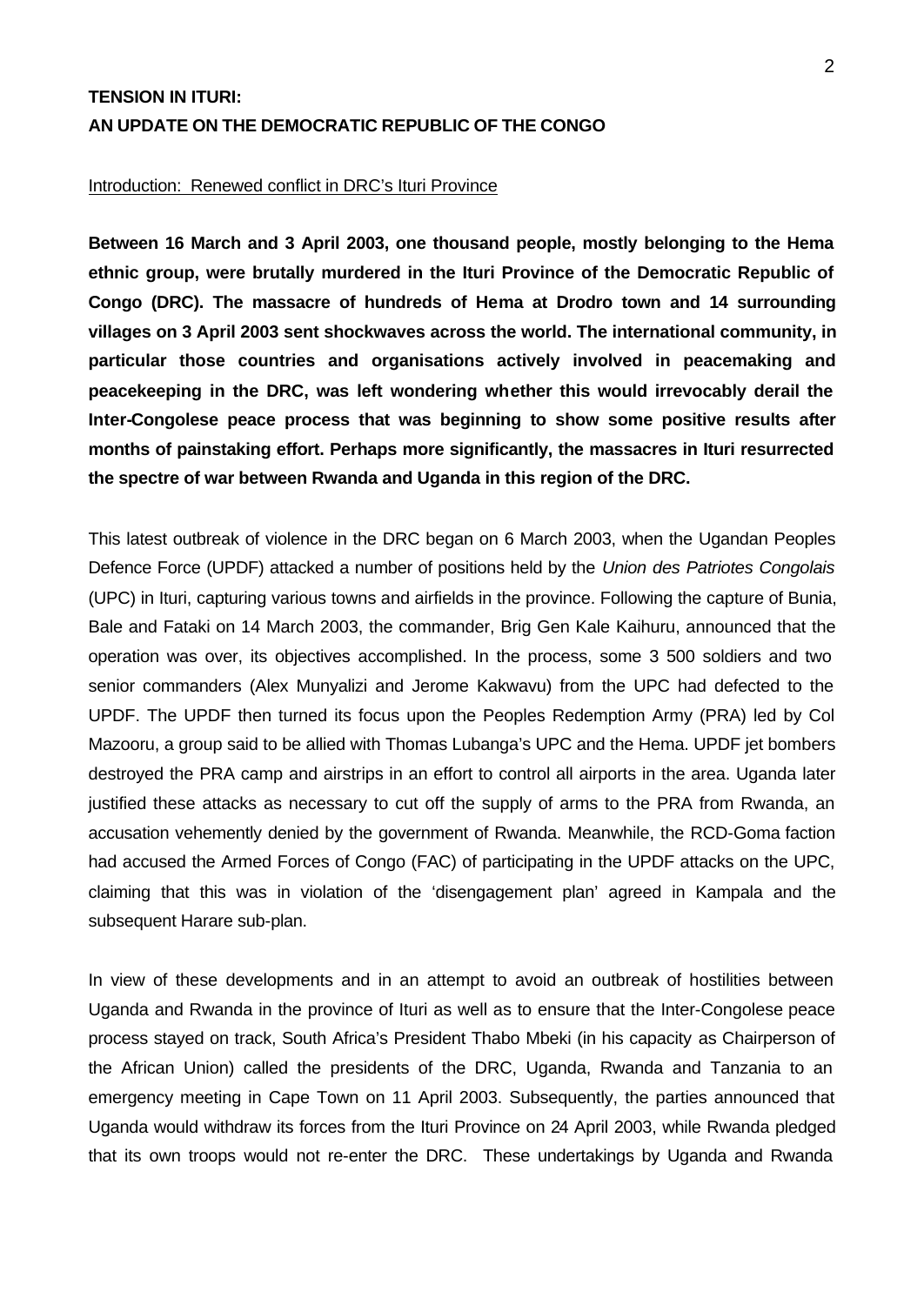contributed to a considerable lowering of tensions in the region, rescuing the recently formed, though not yet operational, Ituri Pacification Commission.

However, fighting in Ituri has not stopped, maintaining a low-intensity character. An unspecified number of civilians were killed and hundreds of cattle were stolen after fighting broke out on 17 April 2003 between UPDF and Lendu militia on the outskirts of Bunia.

#### Actors involved and their interests: an update

There is a centuries old underlying and complex web of ethnic rivalries in Ituri, age-old land feuds sparking the sharpest differences being between two leading communities, the Lendu and the Hema. In the centre of Ituri District, the Lendu are in rivalry with the northern Hema, (or Gerere), a wealthy, cattle owning pastoral people. In southern Ituri, the southern Hema are allied against the Lendu and Ngiti. Conflicts have grown in intensity in response to the breakdown of government control, which has resulted in communities attempting to protect themselves, a situation facilitated by the proliferation of small arms. Gold, timber, coltan and fish are the new spoils over which rivals are now fighting.

While not necessarily an expression of the overarching internationalised civil war in the DRC as a whole, the (constantly shifting) alignment of militias representing these ethnic groups with Congolese politico-military organisations is partly responsible for the escalation of violence in the region. In this regard, Hema militias closely identify with the UPC and also the *Front pour l'Integration et la Paix en Ituri* (FIPI). On the other hand, Lendu/Ngiti militias have aligned themselves with the RCD-K-ML, an alliance that has positioned them close to the Mai-Mai and the UPDF. In addition, the presence of Rwandan Interahamwe and ex-FAR in the area further complicates an already complex situation, as can be seen in the map below.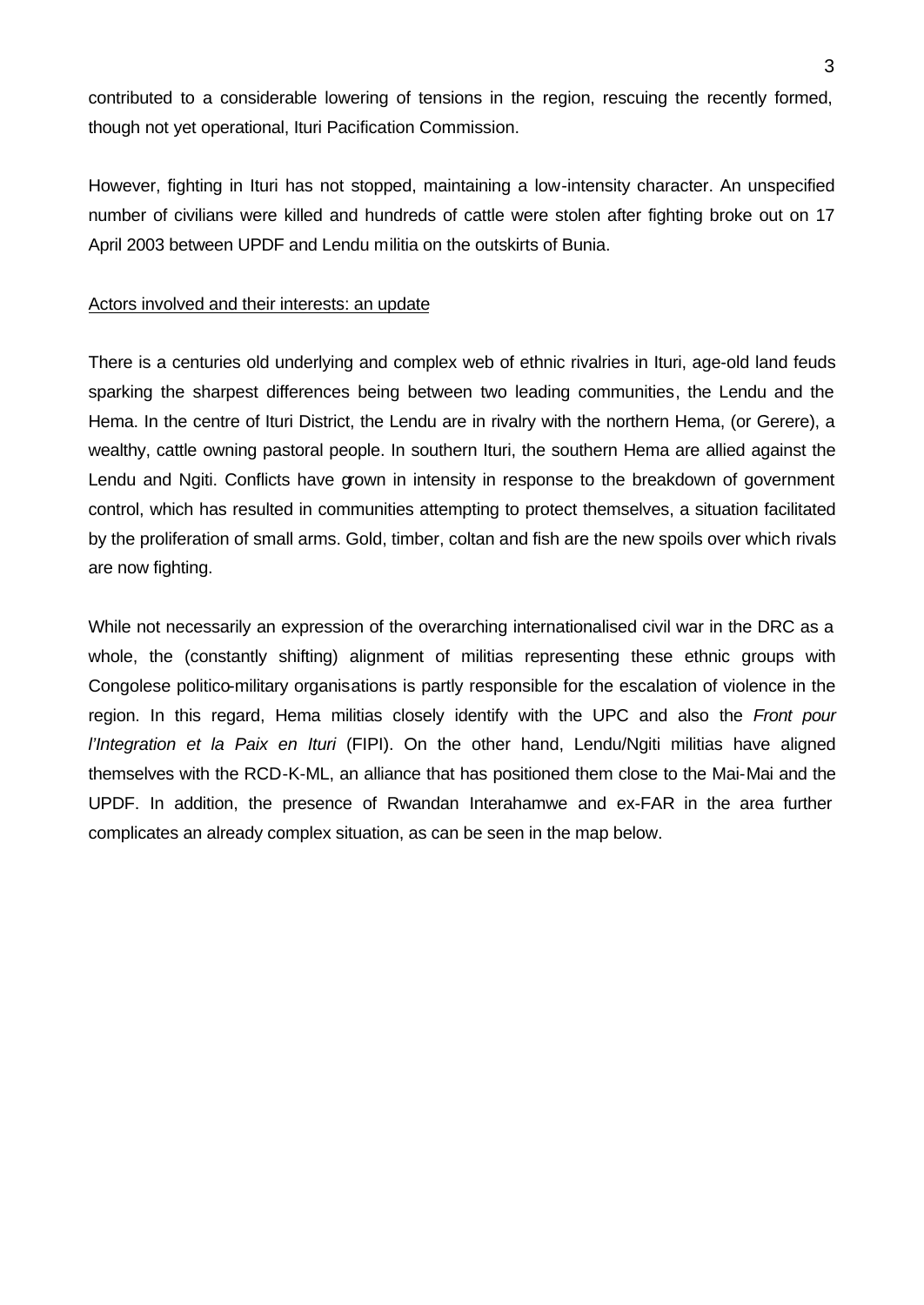

A discussion of all the players involved and their interests is apposite.

### Internal Actors

- i. *The Congolese Rally for Democracy ML (RCD-ML)*. Constant leadership disputes in 2000 within the RCD-ML contributed directly to the instability in the Ituri region. The dispute occurred between Wamba dia Wamba, and his two deputies, Mbusa Nyamwisi, a Nande, and Tibasima Ateenyi, a Hema. Mbusa Nyamwisi established himself in Beni and Tibasima Ateenyi in Bunia. Their military forces were largely recruited from the tribal support groups and were trained by the UPDF. In November 2000 Mbusa Nyamwisi was able to oust Wamba dia Wamba from the RCD-ML. In April 2002, the UPC forced the RCD-ML out of Bunia. The RCD-ML established itself in Beni under the command of Mbusa Nyamwisi.
- ii. **The Congolese Rally for Democracy National (RCD-N)**. This is a small splinter group with limited personnel led by Roger Lumbala.
- iii. **The Movement for the Liberation of Congo (MLC**). The MLC is led by Jean-Pierre Bemba. Headquartered in Gbadolite, it has a large territorial base in northern and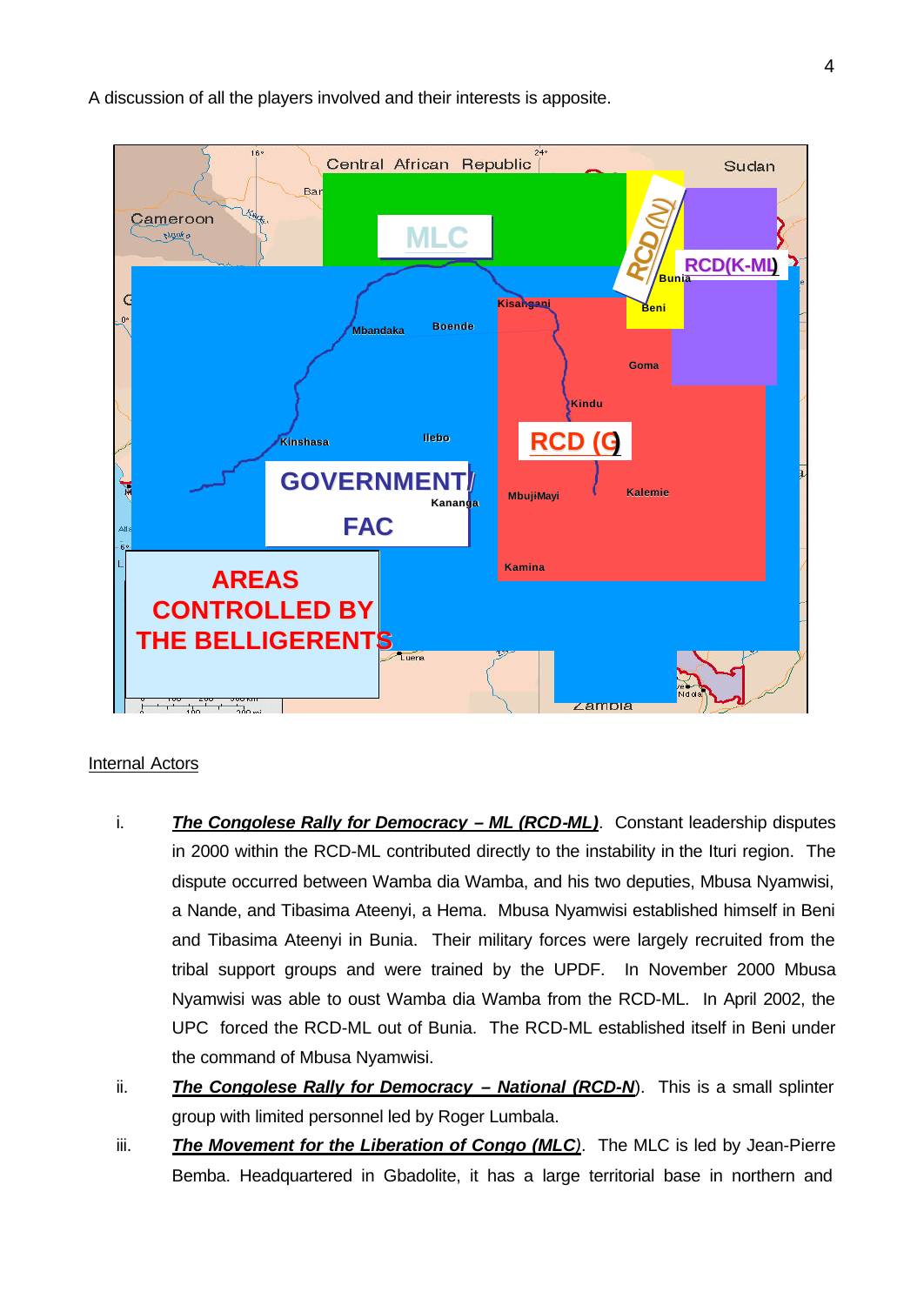central DRC. In alliance with the RCD-N, the MLC advanced into Ituri against the RCD-ML in late 2002. MONUC intervened to stop this advance.

- iv. *Union des Patriotes Congolais (UPC).* Created in April 2002, the UPC is led by Thomas Lubanga. It benefited from Ugandan support in its take-over of Bunia from the RCD-ML in August 2002. Mainly composed of Hema tribesmen, the UPC has oscillated between an alignment with Rwanda and Uganda. Opposed to the creation of the Ituri Pacification Commission, Thomas Lubanga finally decided to align the movement with the RCD-Goma and, by implication, Rwanda. However by February 2002, the UPDF lost patience with him and began preparing to destroy the UPC. The UPDF began undermining the UPC by supporting a breakaway group of the UPC, *the Front pour L'integration et la Paix en Ituri* (FIPI), described below. In March 2003, the UPDF launched attacks on the UPC position in Ituri province, effectively neutralising the UPC. There are fears that the UPC could try to make a comeback, leading to fresh fighting between the Lendu and Hema.
- v. *The Front pour L'Integration et la Paix en Ituri (FIPI)I*. The FIPI, led by Chief Kwa Mondro Panga (a Bahemu Banywagi chief) was formed in Uganda on 14 February 2003 and comprises UPC members aligned to Uganda.
- vi. *Democratic Republic of Congo*. The RCD-ML has been seeking greater co-operation with the DRC government. In 2003 the RCD-ML reportedly received supplies of weapons and ammunition from Kinshasa. The DRC government has even sent FAC soldiers to Beni. These actions coincide with strengthening of relations with Uganda. The FAC has effectively enabled itself to open a new front against the rebel movements. This has antagonised the Hema and their allies who wish for greater autonomy which this co-operation effectively denies.
- vii. *The People's Redemption Army.* A Ugandan dissident group, the PRA is led by former UPDF Col. Eddison Muzoora. They are allied to the UPC (who provides the bulk of their arms) and the Lendu of Kpawdroma. Col Kizza Besigye, a former Ugandan presidential candidate, has denied any link with the PRA, despite Kampala's allegations in this regard.

### International Actors

i. **Uganda**. Uganda's presence in Ituri has drawn considerable criticism, some of it directed at its alleged past role in playing off the Hema and Lendu against each other. The Province of Ituri has effectively been under Ugandan control since August 1998. While Uganda has never assumed administrative responsibilities in the area, it has always ensured a pro-Uganda administration. In fact, Uganda claims to be the pacifying influence in the Ituri region. However, a United Nations panel on the illegal exploitation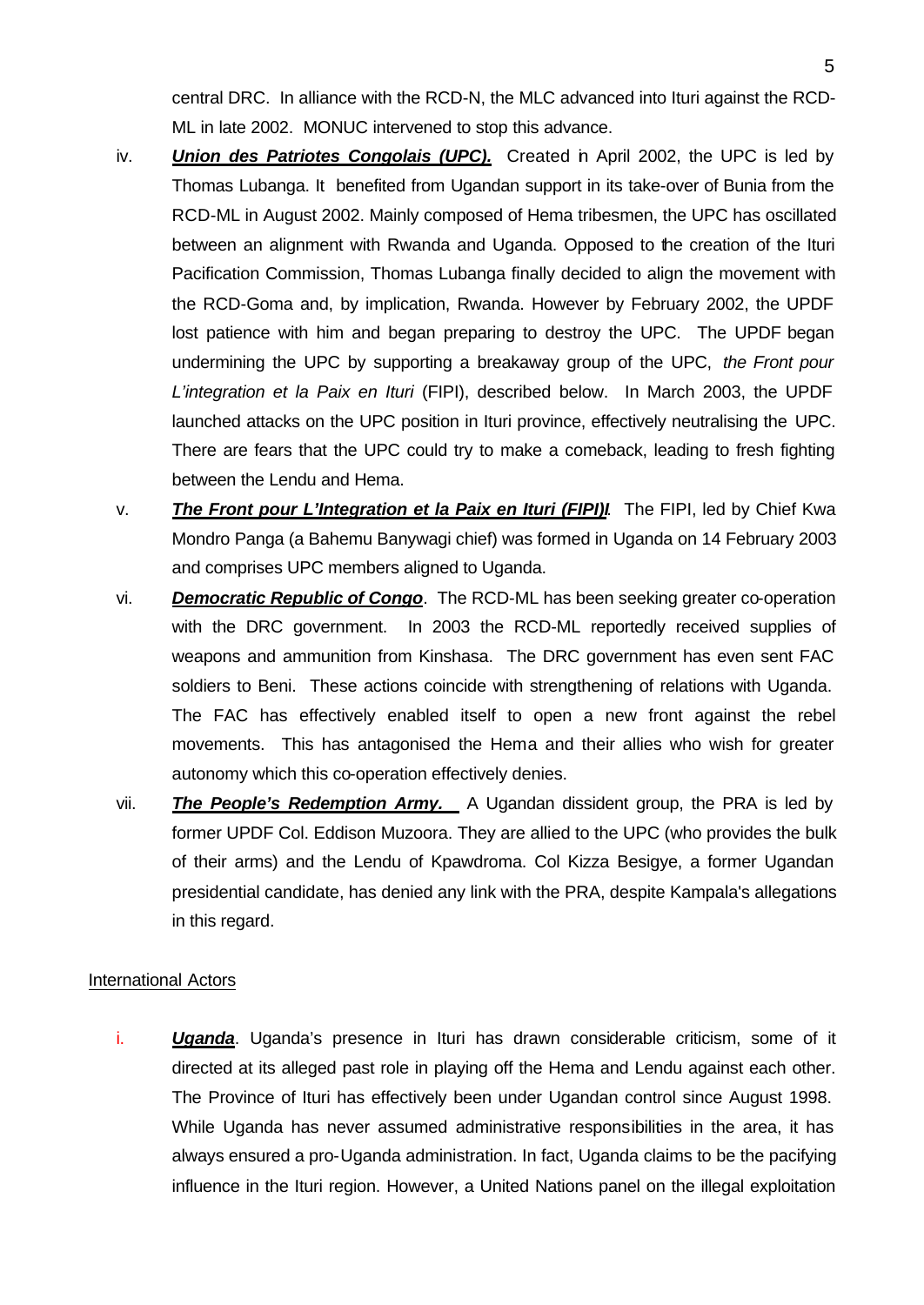of resources in the DRC reported in October 2002 that elite Ugandans were manipulating the war economy and had, in fact, adopted strategies to enable them to continue their activities after the official pullout of foreign troops. Uganda has since shifted support among the RCD-ML, RCD-N, MLC, UPC, FIPI, the Hema and the Lendu militia from time to time, according to its interests.

- ii. The withdrawal of the first 1,650 troops on the 24 April 2003 marked the beginning of Uganda's (willing) withdrawal from the Ituri region (and the DRC as a whole). The rest of the estimated 6 000 soldiers, who are from the Mungalo and Irumi region, have started their three-week long walk of 100km to the Ugandan border. The date for withdrawal was set to follow the establishment and functioning of the Ituri Pacification Commission. Until a bilateral arrangement is ready with an accepted Congolese authority, Uganda will maintain a military presence of 1 000 troops to patrol the western slopes of the Ruwenzori mountains where Uganda fears that anti-government dissidents are hiding.
- iii. *Rwanda*. Rwanda involvement in Ituri is based on fears of the presence of Interahamwe and ex-FAR soldiers in the region. Rwandan President Kigali continues to claim that Uganda wants to use rebels, mostly former soldiers of the Rwandan Armed Forces (FAR) and Interahamwe militiamen to attack Rwanda's north-western border. Rwanda is allied with the RCD-Goma and the UPC. In February 2003, the RCD-G captured the towns of Muhanga and Bunyutemye from the RCD-ML, bringing it closer to the UPC and Ugandan border. Rwanda may hope to deflect attention away from a possible internal power struggle, especially in the military, in the light of the upcoming presidential elections.
- iv. *MONUC*. MONUC has increased its participation in the region by sending a political affairs officer, a civil affairs officer and a human affairs officer to Bunia. After the 3 April 2003 massacre, MONUC is re-thinking its position in Ituri. It has drawn up a concept paper for military deployment into Ituri, including two infantry battalion groups into Bunia and then throughout Ituri.

### The Ituri Pacification Commission

 Signed on 6 September 2002, the Luanda Accord created the Ituri Pacification Commission (IPC) and established the timetable for Ugandan withdrawal. The IPC consists of 177 members: 10 representatives of the DRC Government; 4 representatives of the Ugandan Government; 2 representatives of the Angolan Government; 2 representatives of MONUC; and finally, 159 representatives of Ituri's population. However, the initial timetable decided upon was not complied with, and Presidents Joseph Kabila and Museveni held a subsequent meeting on 11 February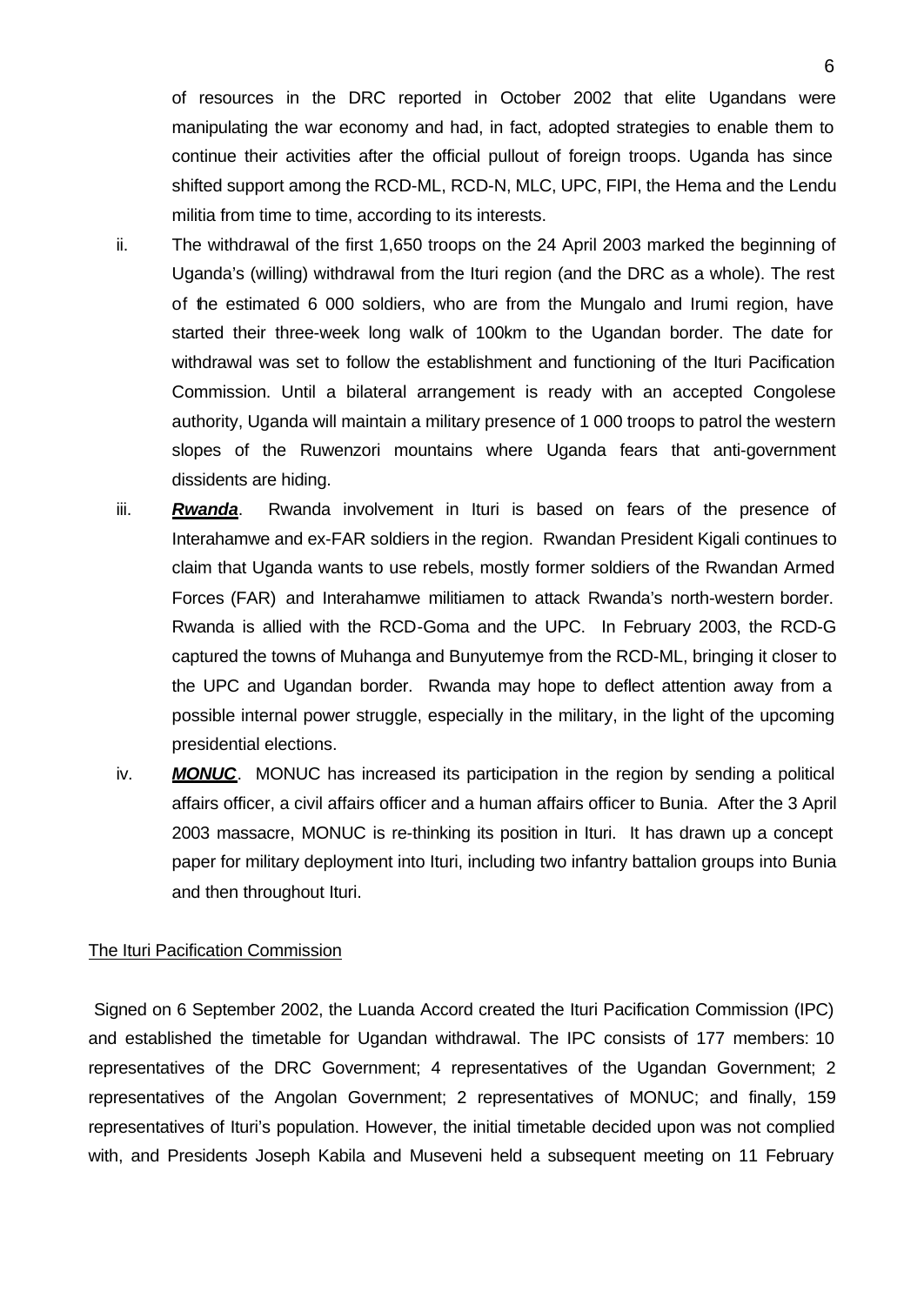2003 in Dar-es-Salaam to revise the original timetable. The new timetable decided upon is as follows:

- a. *19 February 2003: The signing of the cease-fire agreement*. Six active politicomilitary groups in Ituri signed this cease-fire agreement, including the Lendu from Djugu; the Lendu from Bindi; FIPI; FNI; FPDC (Popular Forces for Democracy in DRC) and finally, the RCD-ML. The UPC refused to sign the agreement, questioning the good faith of the other parties to the agreement.
- b. *20 March 2003: The Preparatory Committee of the Ituri Pacification Commission started its work*. A first meeting was held in Bunia.
- c. *23 March 2003: The Ituri Pacification Commission started its work*. On 25 March 2003 the IPC was convened for the first time.
- d. *1 April 2003, plus 14 days*. The IPC was launched.
- e. *14 April 2003, plus 28 days*. IPC was scheduled to complete its work.
- f. *13 April 2003, plus few days*. A Ministerial meeting on the evaluation of the agreement was held
- g. *17 April 2003*. A mechanism for peace restoration was established.
- h. *22 April 2003 plus four days*. The re-establishment of the administrative authority was scheduled but is still incomplete.
- i. *24 April 2003 plus four days*. The UPDF troops were scheduled to begin their withdrawal from Bunia. The withdrawal was delayed by a day and is currently underway at the time of writing.

 The IPC, official inaugurated on 4 April 2003, approved a series of measures to end hostilities in the Province and created an interim provincial administration in Ituri. This interim administration is the result of a power-sharing agreement, which provides for a 32-member Provincial Assembly under the interim presidency of the United Nations Secretary-General's Deputy Special Representative to the DRC, Behrooz Sadry. The IPC also agreed that an18-member Commission of Prevention and Verification would examine the course of the conflict and establish measures to prevent escalation.

### Rwanda-Uganda Tension

UPDF spokesman, Maj Shaban Bantariza, has strongly denounced the presence of a 'foreign force' fighting alongside the UPC. Although it has been widely alleged that elements of the Rwandan military are present in the region, Ugandan government officials have shied away from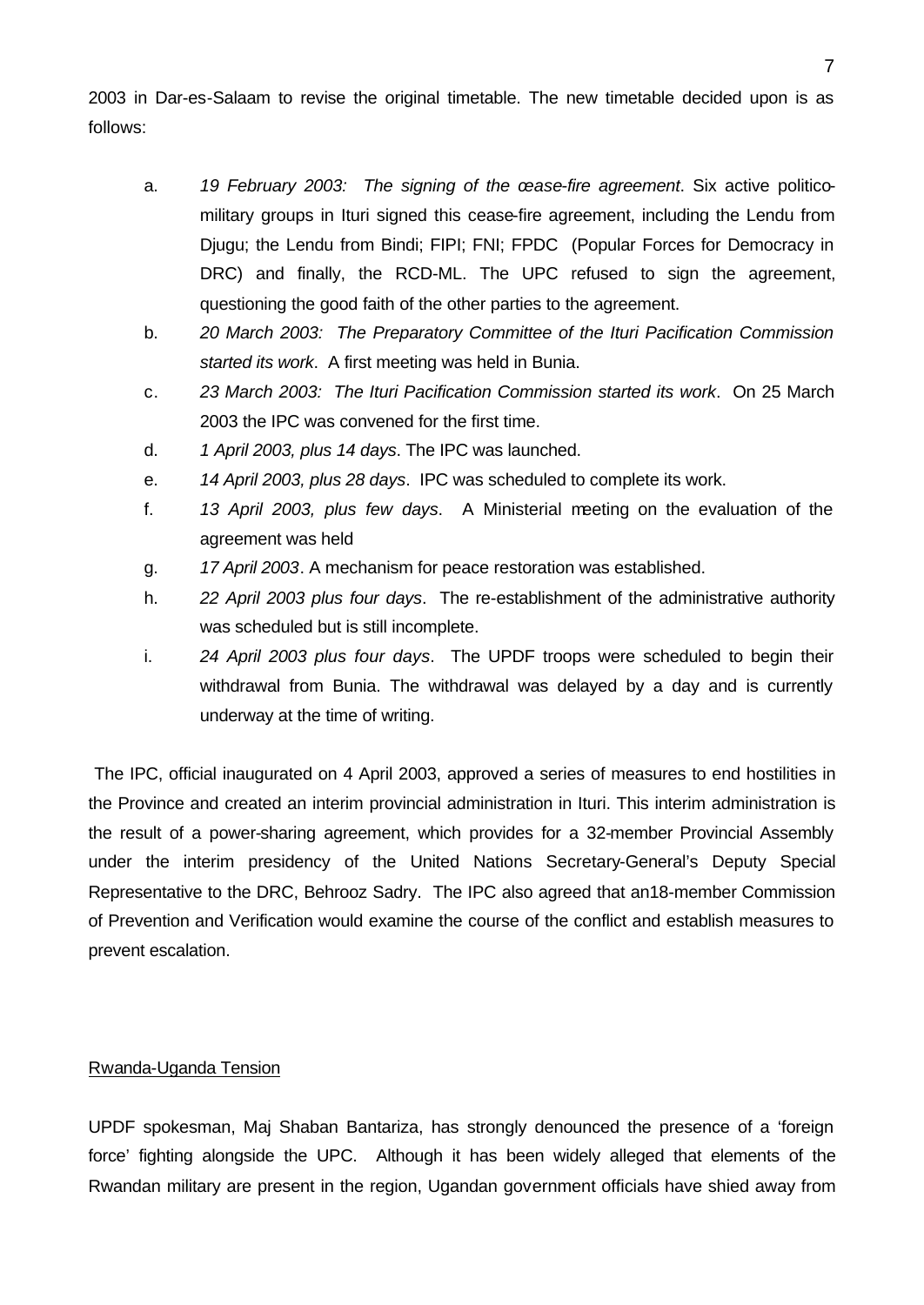publicly naming Rwanda as the 'foreign force', although they have accused Kigali of actively helping the PRA. Uganda believes that, in fact, Rwanda is waging a war by proxy against it in the Ituri Province. Among Ugandan accusations against Rwanda, the following are relevant:

- a. actively concentrating troops along their common border;
- b. leaving a large contingent of troops behind in the Rutshuru, Kanyanbayonga and Lubero area (while Rwanda had claimed it had fully withdrawn from the DRC);
- c. moving soldiers between Rutshuru and Goma (an allegation confirmed on the ground by civilians);
- d. recruiting and training the local youth around Rutshuru.

On 19 March 2003 at the request of Rwanda Chief of Staff, Maj Gen James Kabarebe, Rwanda's parliament passed a resolution allowing the Rwandan army to re-deploy in the DRC. The Rwandan parliament voted unanimously in favour of the Rwandan executive's initiative to take any and all measures necessary for the security of its national interest and thus to re-deploy in the DRC if necessary. The government of Rwanda has since given Uganda an ultimatum to withdraw its forces from the Ituri region. Rwanda claims that:

- a. Uganda is training the Interahamwe and the ex-FAR. Rwanda claims that the Ugandan defence minister, Amama Mbabazi, has links to Rwandan Hutu extremists. Rwanda alleges that two meetings have taken place between highranking Ugandan officials and the Interhamwe. Rwanda has made similar allegations against the DRC government;
- b. Uganda has deployed in threatening positions. On 15 March 2003, Rwanda accused the government of Uganda of deploying troops together with FAC, ex-FAR and Interhamwe into Beni, Butembo and Lubero in the North Kivu, which in turn threatens RCD-G positions, posing a direct security threat to Rwanda;
- c. Uganda has repeatedly violated Rwandan national security. In this regard, Rwanda has accused Uganda of being responsible for at least 15 incidents (in the last year) where Rwandans close to the Ugandan border were arrested and intimidated. In addition, Ugandans continue to lure Rwandan government officials and military officers to defect. Perhaps more seriously, four incidents of airspace violations by Ugandan military aircraft were reported between 14 February 2003 and 12 March 2003.

Not surprisingly, Rwanda has welcomed UN Security Council Resolution 1468 calling for the complete withdrawal of Ugandan troops from the DRC without further delay. The Rwandan government has urged that MONUC and the third party verification mechanism be reinforced. Such